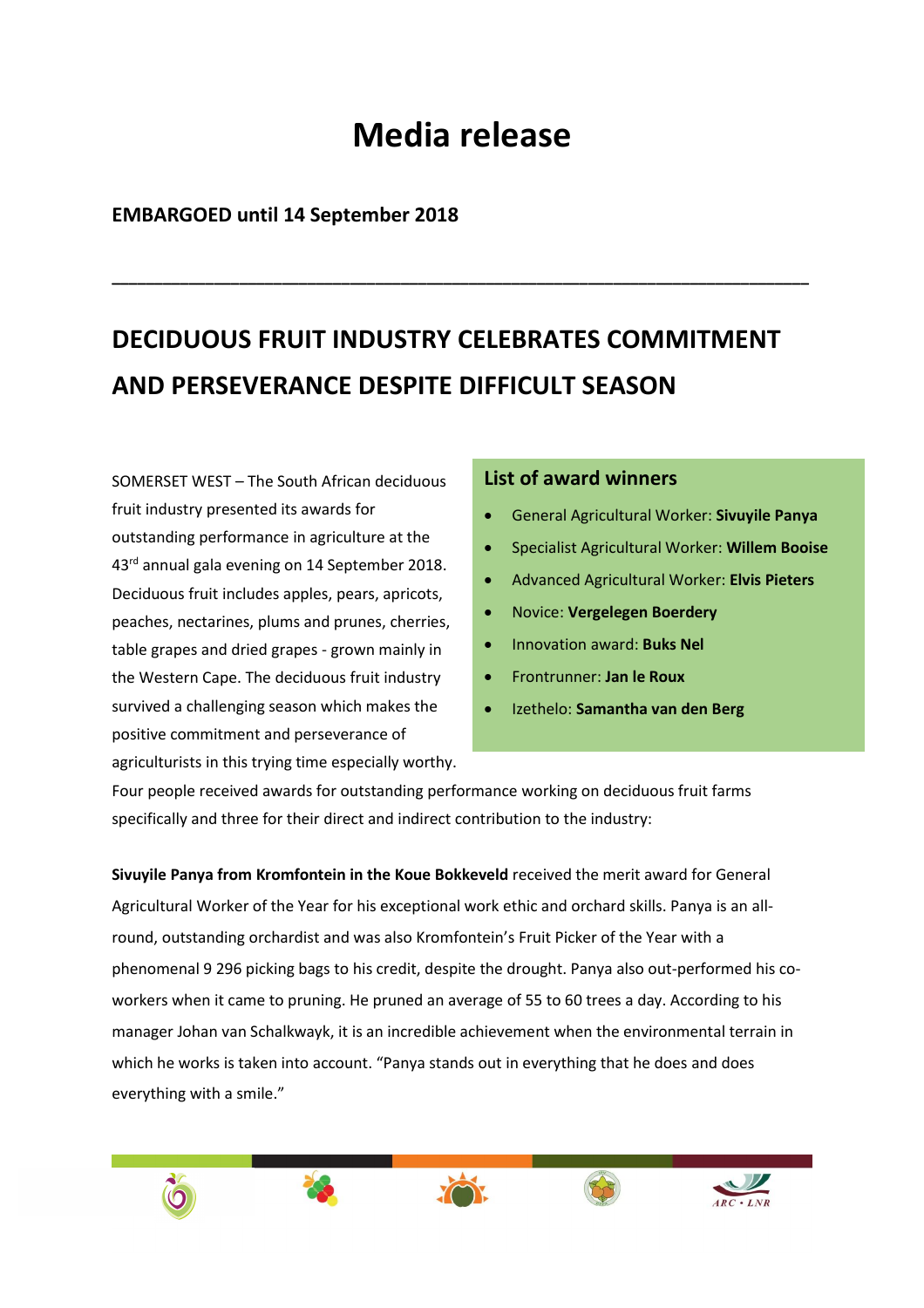**Willem Booise Production Manager at Bergendal near Citrusdal** received the Specialist Agricultural Worker of the Year merit award for his exceptional agricultural knowledge and leadership skills. Booise who has worked at Bergendal for the past 23 years started as a general worker. Today, he is in charge of 138 orchard hectares and oversees the orchard monitoring, irrigation and fertilization of all the production units. He also manages more than 300 agricultural workers and their team-leaders to ensure that quality work is delivered. Over the years, Booise has completed several training courses to improve his agricultural skills. Among other things he undertook the learning of isiXhosa to better his communication with seasonal workers. Booise is also an active community leader and serves as a trustee on the Bergendal Employee Trust. According to Potgieter van Zyl from Bergendal, Booise's years of experience, dedicated interest and attention to fine detail are worth his weight in gold.

**Elvis Pieters from Rietfontein in the Koue Bokkeveld** received the Advanced Agricultural Worker of the Year merit award for his extraordinary work, strong personality and good teamwork. Pieters who was born on Rietfontein, cut his agricultural teeth by farming with vegetables and livestock. He moved to fruit cultivation in 2012 and within a short period of time distinguished himself in the industry. Pieters takes advantage of all the training opportunities offered to him, which he then gives back with passion and enthusiasm to the community. When it comes to his work Pieters is strong-willed, dutiful and responsible, and handles work pressure with ease. Pieters is also eloquent with a good sense of humour and regularly acts as a master of ceremonies at community events. He is also a leader in several community projects. According to Pieters nothing can compare to the production of a Golden Delicious apple – "these trees talk to me and when I smell the apples, I feel good".

**Vergelegen Boerdery in the Breederiver Valley** received the Novice award for their exceptional performance as a new entrant to the deciduous fruit entity. Vergelegen showed what can be done when beneficiaries of land reform are serious about agriculture and have the right support and partnerships. There are currently seven trusts with shares in the company that packs 250 000 cartons of table grapes every year. Vergelegen plans to expand to a hundred hectares of table grapes by 2020 and to develop the pack house facility to handle 500 000 cartons annually. The management of Vergelegen Boerdery acknowledges the help and advice they received from commercial farms. This inspires them to reach even greater heights.